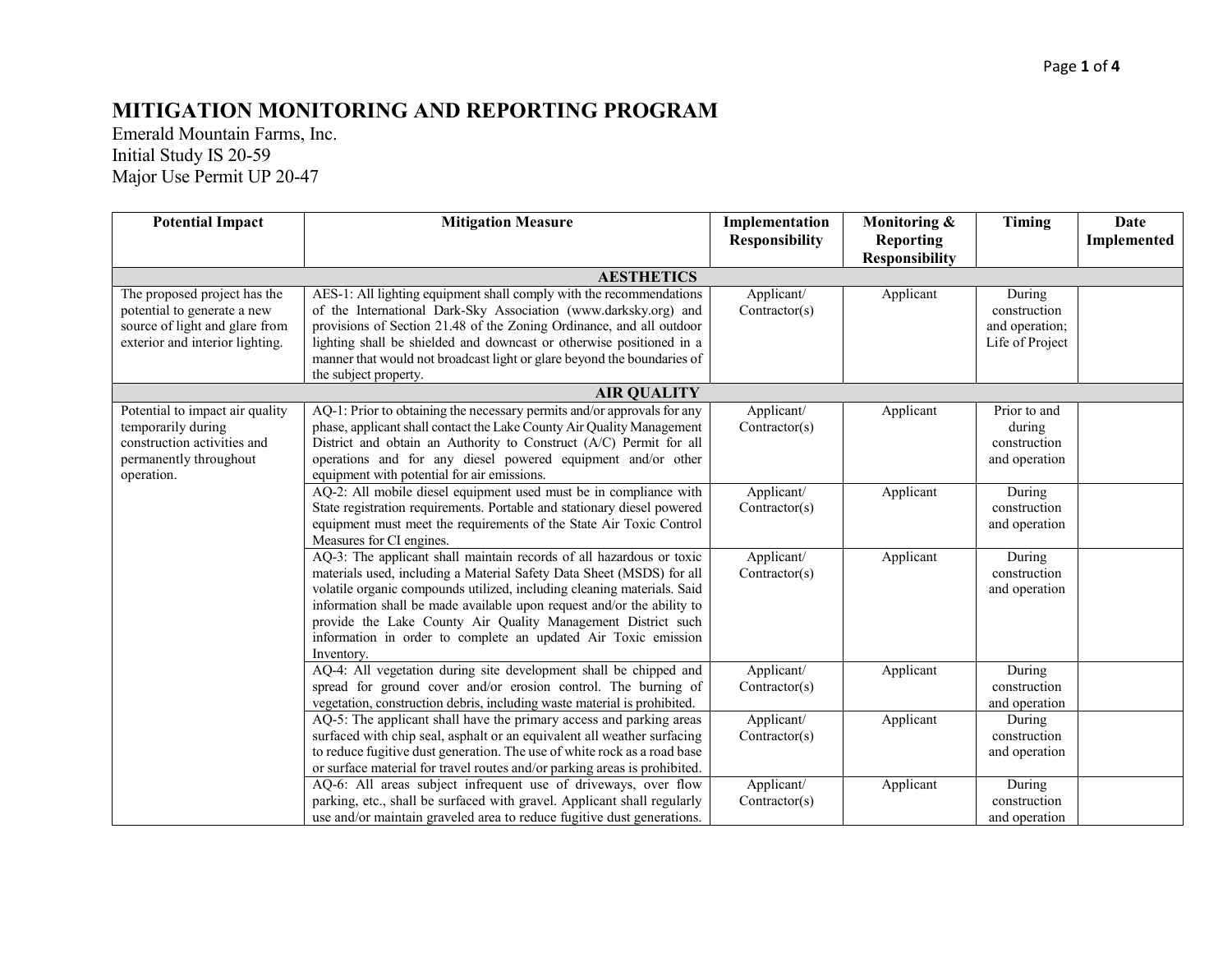## Page **2** of **4**

| <b>BIOLOGICAL RESOURCES</b>                                                                           |                                                                                                                                                                                                                                                                                                                                                                                                                                                                                                                                                                                                                                                                                                                                                                                                                               |                             |           |                                                                   |  |
|-------------------------------------------------------------------------------------------------------|-------------------------------------------------------------------------------------------------------------------------------------------------------------------------------------------------------------------------------------------------------------------------------------------------------------------------------------------------------------------------------------------------------------------------------------------------------------------------------------------------------------------------------------------------------------------------------------------------------------------------------------------------------------------------------------------------------------------------------------------------------------------------------------------------------------------------------|-----------------------------|-----------|-------------------------------------------------------------------|--|
| Potential to impact species<br>identified as a candidate,<br>sensitive, or special status<br>species. | BIO-1: A pre-construction survey for special-status species shall be<br>performed by a qualified biologist to ensure that special-status species<br>are not present. If any listed species are detected, construction should<br>be delayed, and the appropriate wildlife agency (CDFW and/or<br>USFWS) should be consulted and project impacts and mitigation<br>reassessed.                                                                                                                                                                                                                                                                                                                                                                                                                                                  | Applicant/<br>Contractor(s) | Applicant | Prior to and<br>during site<br>development<br>and<br>construction |  |
|                                                                                                       | BIO-2: If construction activities occur during the nesting season<br>(usually March through September), a pre-construction survey for the<br>presence of special-status bird species or any nesting bird species<br>should be conducted by a qualified biologist within 500 feet of<br>proposed construction areas. If active nests are identified in these<br>areas, CDFW and/or USFWS should be consulted to develop<br>measures to avoid "take" of active nests prior to the initiation of any<br>construction activities. Avoidance measures may include<br>establishment of a buffer zone using construction fencing or the<br>postponement of vegetation removal until after the nesting season, or<br>until after a qualified biologist has determined the young have fledged<br>and are independent of the nest site. | Applicant/<br>Contractor(s) | Applicant | Prior to and<br>during site<br>development<br>and<br>construction |  |
|                                                                                                       | BIO-3: All work should incorporate erosion control measures consistent<br>with the engineered Erosion and Sediment Control Plans submitted,<br>Lake County Grading Regulations, and the State Water Resources<br>Control Board's Cannabis General Order (Order No. WQ 2019-001-<br>DWQ).                                                                                                                                                                                                                                                                                                                                                                                                                                                                                                                                      | Applicant/<br>Contractor(s) | Applicant | During<br>construction<br>and operation                           |  |
|                                                                                                       | BIO-4: Pesticides and fertilizer storage facilities shall be located<br>outside of riparian setbacks and not located within 100 feet of a well<br>head and all watercourses.                                                                                                                                                                                                                                                                                                                                                                                                                                                                                                                                                                                                                                                  | Applicant/<br>Contractor(s) | Applicant | Life of Project                                                   |  |
|                                                                                                       | BIO-5: The applicant shall maintain a minimum of a one-hundred-foot<br>setback/buffer from the top of bank of any creek (perennial and<br>intermittent), the edge of a lake, delineated wetland, and/or vernal pool.                                                                                                                                                                                                                                                                                                                                                                                                                                                                                                                                                                                                          | Applicant/<br>Contractor(s) | Applicant | Life of Project                                                   |  |
|                                                                                                       | <b>CULTURAL RESOURCES/TRIBAL CULTURAL RESOURCES</b>                                                                                                                                                                                                                                                                                                                                                                                                                                                                                                                                                                                                                                                                                                                                                                           |                             |           |                                                                   |  |
| Disturb an archaeological<br>resource or human remains<br>during construction activities.             | CUL-1: All employees shall be trained in recognizing potentially<br>significant artifacts that may be discovered during ground disturbance.<br>If any artifacts or remains are found, the Middletown Rancheria shall<br>immediately be notified; a licensed archaeologist shall be notified, and<br>the Lake County Community Development Director shall be notified<br>of such finds.                                                                                                                                                                                                                                                                                                                                                                                                                                        | Applicant/<br>Contractor(s) | Applicant | Life of Project                                                   |  |
|                                                                                                       | CUL-2: Should any archaeological, paleontological, or cultural<br>materials be discovered during site development, all activity shall be<br>halted in the vicinity of the find(s), the local overseeing Tribe shall be<br>notified, and a qualified archaeologist retained to evaluate the find(s)<br>and recommend mitigation procedures, if necessary, subject to the<br>approval of the Community Development Director. Should any human<br>remains be encountered, they shall be treated in accordance with                                                                                                                                                                                                                                                                                                               | Applicant/<br>Contractor(s) | Applicant | During<br>construction<br>and operation;<br>Life of Project       |  |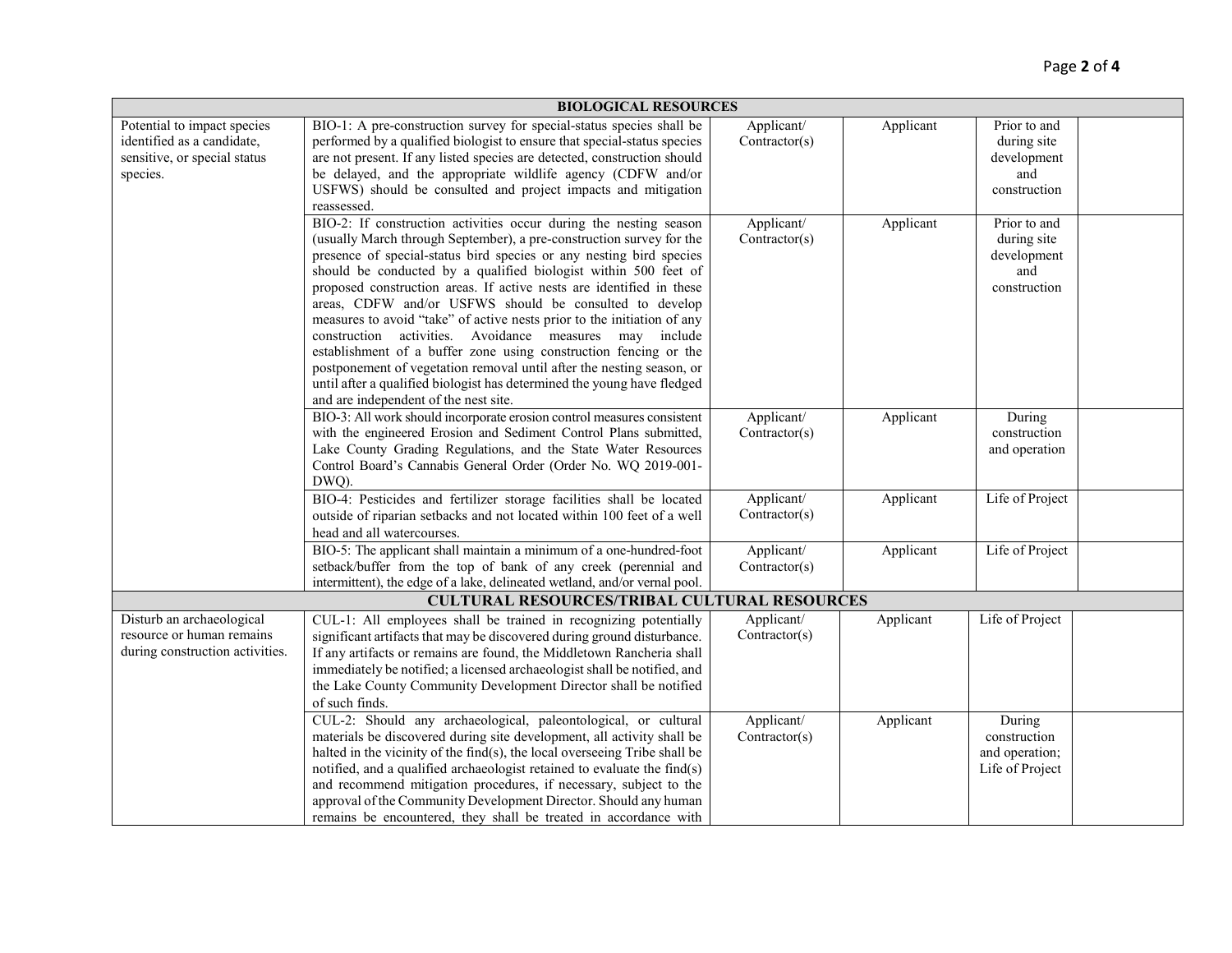|                                 | Public Resources Code Section 5097.98 and Health and Safety Code<br>7050.5.                                                           |                             |           |                                  |  |
|---------------------------------|---------------------------------------------------------------------------------------------------------------------------------------|-----------------------------|-----------|----------------------------------|--|
|                                 | CUL-3: Ground disturbance and cannabis cultivation activities are<br>prohibited within the archaeology site boundary as mapped on the | Applicant/<br>Contractor(s) | Applicant | During site<br>development       |  |
|                                 | California Department of Parks and Recreation 523 Primary Form                                                                        |                             |           | and                              |  |
|                                 | included in the Phase I Cultural Resource Inventory Report as Appendix                                                                |                             |           | construction;<br>Life of Project |  |
|                                 | Е.                                                                                                                                    |                             |           |                                  |  |
| The proposed project will not   | <b>GEOLOGY AND SOILS</b><br>GEO-1: The applicant shall install the erosion and sediment control                                       | Applicant/                  | Applicant | During site                      |  |
| cause potential subtidal        | measures identified in the engineered Erosion and Sediment Control                                                                    | Contractor(s)               |           | development                      |  |
| adverse effects. However,       | Plan for the project. Said measures shall be monitored and maintained                                                                 |                             |           | and                              |  |
| minor ground disturbance is     | for life of the project and replaced/repaired when necessary.                                                                         |                             |           | construction;                    |  |
| proposed for site preparation.  |                                                                                                                                       |                             |           | Life of Project                  |  |
|                                 | HAZARDS AND HAZARDOUS MATERIALS                                                                                                       |                             |           |                                  |  |
| The proposed project has the    | HAZ-1: The storage of potentially hazardous materials shall be                                                                        | Applicant/                  | Applicant | During                           |  |
| potential to create a hazard to | located at least 100 feet from any existing water well or feature.                                                                    | Contractor(s)               |           | construction                     |  |
| the environment through         | Potentially hazardous materials shall not be allowed to leak onto the                                                                 |                             |           | and operation;                   |  |
| routine transport, use or       | ground or contaminate surface water bodies. Collected hazardous or                                                                    |                             |           | Life of Project                  |  |
| disposal of hazardous           | toxic materials shall be recycled or disposed of through a registered                                                                 |                             |           |                                  |  |
| materials.                      | waste hauler to an approved site legally authorized to accept such<br>materials.                                                      |                             |           |                                  |  |
|                                 | HAZ-2: Any spills of oils, fluids, fuel, concrete, or other hazardous                                                                 | Applicant/                  | Applicant | During                           |  |
|                                 | construction material shall be immediately cleaned up. All equipment                                                                  | Contractor(s)               |           | construction                     |  |
|                                 | and materials shall be stored in the staging areas away from all known                                                                |                             |           | and operation;                   |  |
|                                 | waterways.                                                                                                                            |                             |           | Life of Project                  |  |
|                                 | HAZ-3: The storage of hazardous materials equal to or greater than                                                                    | Applicant/                  | Applicant | During                           |  |
|                                 | fifty-five (55) gallons of a liquid, 500 pounds of a solid, or 200 cubic                                                              | Contractor(s)               |           | construction                     |  |
|                                 | feet of compressed gas, then a Hazardous Materials Inventory                                                                          |                             |           | and operation;                   |  |
|                                 | Disclosure Statement/Business Plan shall be submitted and                                                                             |                             |           | Life of Project                  |  |
|                                 | maintained in compliance with requirements of Lake County                                                                             |                             |           |                                  |  |
|                                 | Environmental Health Division. Industrial waste shall not be disposed                                                                 |                             |           |                                  |  |
|                                 | of on site without review or permit from Lake County Environmental                                                                    |                             |           |                                  |  |
|                                 | Health Division or the California Regional Water Quality Control                                                                      |                             |           |                                  |  |
|                                 | Board. The permit holder shall comply with petroleum fuel storage<br>tank regulations if fuel is to be stored on site.                |                             |           |                                  |  |
|                                 | HAZ-4: All equipment shall be maintained and operated to minimize                                                                     | Applicant/                  | Applicant | During                           |  |
|                                 | spillage or leakage of hazardous materials. All equipment shall be                                                                    | Contractor(s)               |           | construction                     |  |
|                                 | refueled in locations more than 100 feet from surface water bodies.                                                                   |                             |           | and operation;                   |  |
|                                 | Servicing of equipment shall occur on an impermeable surface. In an                                                                   |                             |           | Life of Project                  |  |
|                                 | event of a spill or leak, the contaminated soil shall be stored,                                                                      |                             |           |                                  |  |
|                                 | transported, and disposed of consistent with applicable local, state,                                                                 |                             |           |                                  |  |
|                                 | and federal regulations.                                                                                                              |                             |           |                                  |  |
|                                 |                                                                                                                                       |                             |           |                                  |  |